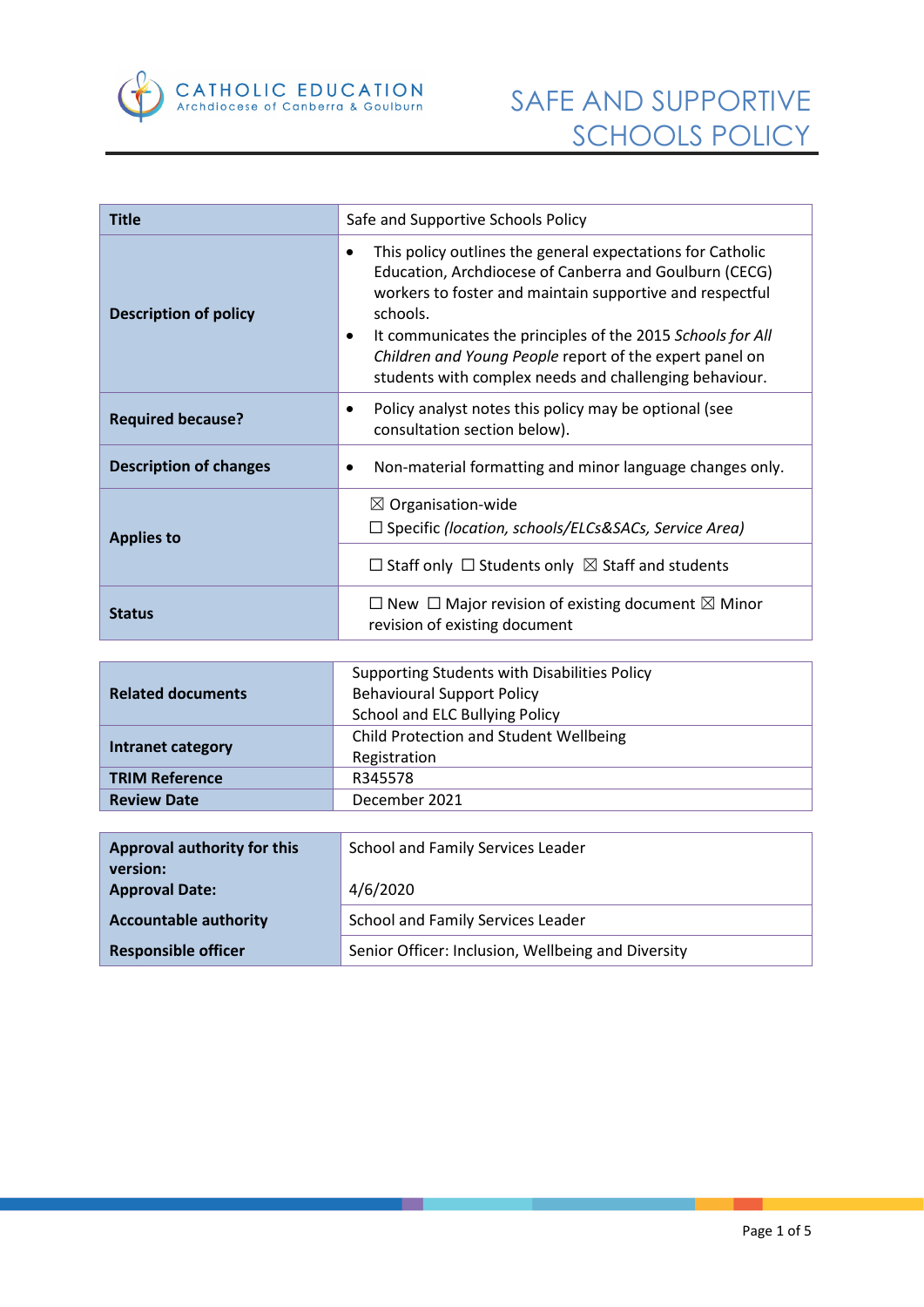

### 1. Summary

1.1 This policy outlines the expectations for Catholic Education, Archdiocese of Canberra and Goulburn (CECG) workers to foster and maintain supportive and respectful schools. It applies to all CECG workers, in all CECG Schools.

## 2. Safe and Supportive Schools Policy

2.1 CECG is committed to providing positive and engaging environments where students and staff feel safe, connected, respected, achieve success and are fully engaged in education.

#### **A Student Centred Vision**

2.2 A student centred vision is paramount to the ethos of CECG schools. This vision is underpinned by the values and findings of the Schools for All Children and Young People report<sup>[1](#page-1-0)</sup> and the Melbourne Declaration on the Goals of Australian Schooling<sup>[2](#page-1-1)</sup>, which place the student at the centre of all learning. A student centred approach takes into account the specific needs of each student, in their family, school, peer group and community contexts.

#### **Safe and Orderly Environments**

2.3 System schools provide orderly school environments that help students feel safe, respected, supported and able to engage in their learning.

#### **Giving Priority to Relationships**

2.4 Effective relationships are fundamental to learning. Teachers and students can proactively influence the dynamics of the classroom and develop the relationships that will support participation in learning where *everyone belongs*.

#### **Fostering Wellbeing - Linking Wellbeing, Learning and Behaviour**

2.5 Catholic Education acknowledges the inter-connectedness of wellbeing and learning. Schools are places where the "wellbeing" of the whole child is a priority. Students who have higher levels of wellbeing have better learning and achievement outcomes at school.

#### **Collaborating at all levels**

- 2.6 Learning happens within the context of community. Therefore Catholic Education fosters purposeful collaborative relationships at all levels within the school and the broader community. These relationships are fundamental to achieving quality outcomes for students and teachers. These relationships require active communication and consultation between students, teachers, parents/carers, the parish, the school and the wider community. Where students are involved in the collaboration process evidence indicates that they take responsibility for what happens in the classroom, care about their classmates, and become more engaged in learning
- *2.7* This policy reflects principles of high quality education outlined in the *Education Act 2004* (ACT) and the *Education Act 1990* (NSW) and student safety and wellbeing practices outlined in the *National Safe Schools Framework.* A supportive, safe and respectful environment occurs in the context of schools that engage students in learning as set out in the Archdiocesan Wellbeing and Diversity Framework.

1

<span id="page-1-1"></span><span id="page-1-0"></span><sup>1</sup> [https://www.education.act.gov.au/\\_\\_data/assets/pdf\\_file/0003/856254/Attach-4-Expert-Panel-Report-Web.pdf](https://www.education.act.gov.au/__data/assets/pdf_file/0003/856254/Attach-4-Expert-Panel-Report-Web.pdf) <sup>2</sup> [http://www.curriculum.edu.au/verve/\\_resources/National\\_Declaration\\_on\\_the\\_Educational\\_Goals\\_for\\_Young\\_Australians.pdf](http://www.curriculum.edu.au/verve/_resources/National_Declaration_on_the_Educational_Goals_for_Young_Australians.pdf)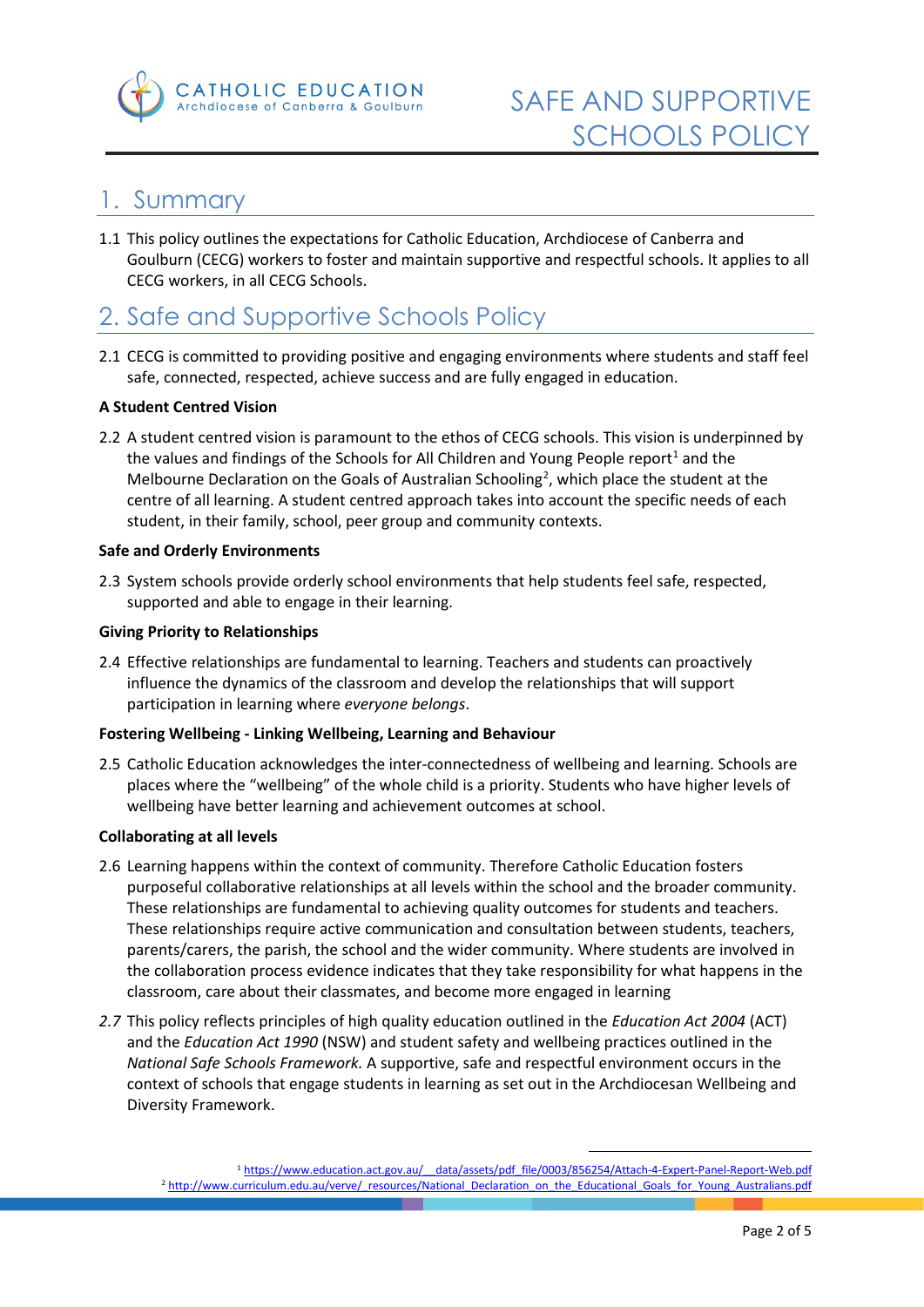

- 2.8 This policy is consistent with ACT, NSW and Commonwealth human rights and anti-discrimination laws, which protect individuals from unfavourable treatment on a number of grounds including religion, sex, sexuality, gender identity, disability, and race.
- 2.9 The National Privacy Principles (1988) protect individuals' rights relating to the collection, use, storage and disclosure of personal information and personal health information held by government agencies.
- 2.10 All school community members are expected to comply with the federal legislation including the Crimes Act 1914 and Criminal Code Act 1995, and with the respective ACT legislation: the *Criminal Code Act 2001* and the *Crimes Act 1900*, and the NSW *Crimes Act 1900*. This legislation governs but is not limited to unlawful behaviour involving weapons, alcohol, drugs, dangerous acts, vandalism, violence, harassment, digital technology and sexual misconduct.

### 3. Definitions

- 3.1 **Diversity:** is about recognising the value of all individuals. Diversity can include sex, gender identity, sexual orientation, language, ethnicity, cultural background, age, religious belief, family makeup and family responsibilities. Diversity also refers to other ways in which people differ, such as educational level, life experience, work experience, socio-economic background, personality, marital status and abilities/disabilities. Diversity is about everyone belonging.
- 3.2 **Everyone belongs**: Jesus' love reveals that we are made in God's image and likeness. We are marked by our similarities and differences but made one in our humanness. People's differences are not only expected, but celebrated, and are seen as opportunities for flourishing. School communities are diminished if one person is missing.'
- 3.3 **Duty of care:** the responsibility to exercise reasonable care to protect the safety of any student and staff against injury that could reasonably be foreseen.
- 3.4 **Protective Action:** describes the interventions taken by System school staff to minimise the risk when a significant danger is present. This might include restrictive practices, non-physical interventions and changes to the immediate environment. The danger may be from the actions of a person or from hazards in the immediate environment
- 3.5 **Respectful relationships:** are interpersonal interactions where all parties feel safe, are treated with dignity, fairness, are valued and belong. This concept applies to all relationships, including friendships, student-student, student-teacher, teacher-family, external partners.
- 3.6 **Restrictive Practice:** a practice or intervention that has the effect of restricting the rights or freedom of movement of a person, with the primary purpose of protecting the person or others from harm. Restrictive practices must not be used to gain compliance in students and must never be used on their own, but should instead be employed within the context of an overall positive behaviour support plan.
- 3.7 **Community:** The term is used generally to include all stakeholders associated with a school. This may include, but is not limited to: students, staff, parents, families, parishes, volunteers and outside agencies.
- 3.8 **Social and Emotional Learning (SEL):** is the process through which students acquire and effectively apply the knowledge, attitudes, and skills necessary to understand and self-regulate their emotions, set and achieve positive goals, understand and show empathy for others, establish and maintain positive respectful relationships, and make responsible decisions.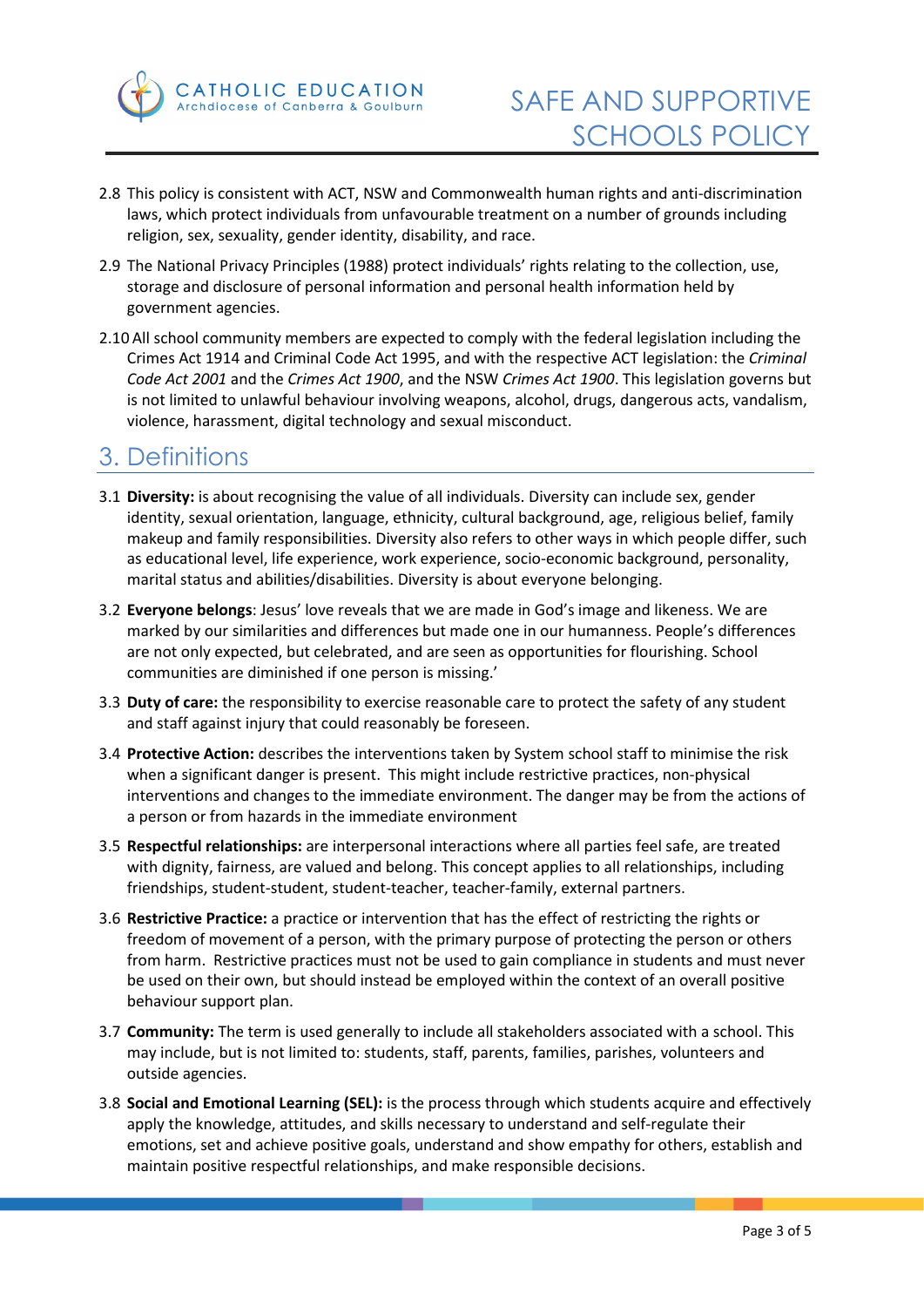

- 3.9 **Wellbeing:** is defined as a state of positive psychological functioning that allows people to thrive, flourish, realises their own potential and engage positively with other people, thus making a contribution to the community. Student and staff wellbeing cannot be viewed in isolation from a broader school context. School communities provide both the defining context and have the potential to significantly influence well-being.
- 3.10 **Violence**: is the use of force, threatened or actual, against another person(s) that results in psychological harm, property damage, injury or in extreme cases death. Violence may involve provoked or unprovoked acts and can be a single incident, a random act or can occur over time. Threatened or actual actions that involve implements used as weapons or actual weapons are considered to be serious acts of violence.

### 4. Related Documents and Legislation

#### 4.1 CECG Documents:

Child Safety and Wellbeing Policy Behavioural Support and Discipline Policy Restrictive Practices Policy

### 5. Contact

5.1 For support or further questions relating to this policy, contact the School and Family Services Team.